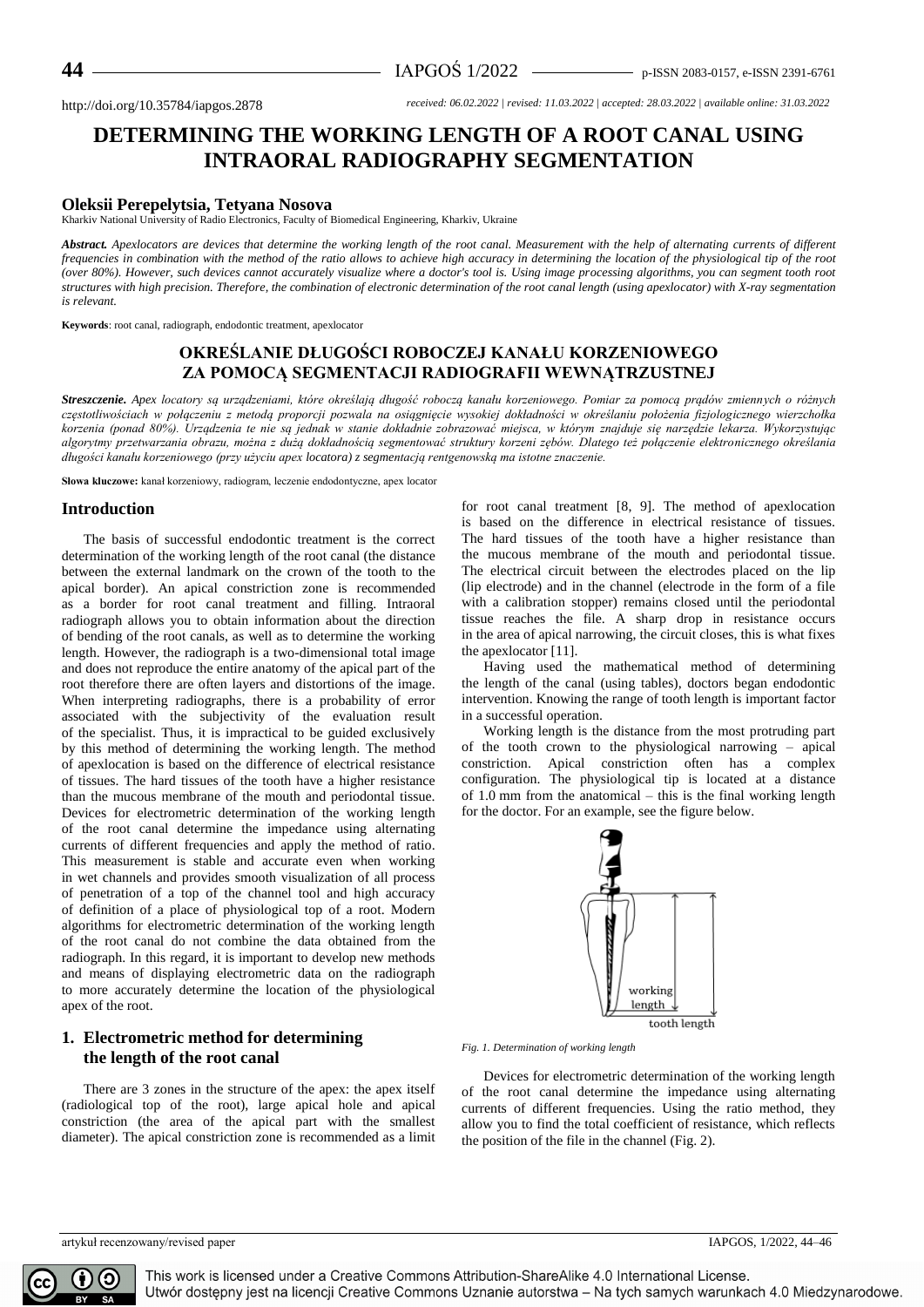a

b

a

b

a

b



*Fig. 2. Scheme of the apexlocator*

The measurement scheme is shown in Fig. 2. This measurement indicates the presence of electrolytes in the pulp tissue, is stable and provides high measurement accuracy [10]. A significant disadvantage of the method is the requirement to work in relatively dry or partially dried channels.

The method of electrometric determination of the length of the root canal was performed in two stages. The first stage – with the help of the Propex Pixi device the previous working length was determined. In the process of processing the root canal is the expansion of the diameter and taper. The second stage – after the final treatment of the channel was performed another measurement by electrometric method. This value was defined as the final working length of the channel.

### **2. Method of radiological determination of root canal length**

Monochrome photometric interpretation is used for dental radiographs (brightness of image pixels is represented by a gray scale with pointers from 0 to 255, where the brightness value of 0 corresponds to a pixel with black colour, the value of 255 – white).

The study used data obtained using a visiograph Planmeca ProSensor HD, which has a resolution of  $1020 \times 688$  pixels. Matlab 2019 Image Processing Toolbox was chosen to develop software for segmentation and channel length measurement [5].

The threshold method was used to select the object of study (tooth root). The threshold method is a binarization method based on dividing an image into 2 parts based on threshold values. The value  $(T)$  is selected according to the task to be performed (from 0 to 255). All brightness values that are in the range of values higher than *T* are called object values, everything below is the background value. Next is the boundary layer – a curved line that separates the elements of the object and the background. A segment is selected along this line if it satisfies the low-pass noise filtering condition. Figures 3–5 show histograms.

This graphs of the distribution of image elements with different brightness, in which the horizontal axis shows the brightness from 0 to 255, and the vertical – the number of pixels with a specific value of the brightness of the corresponding images of teeth.

Physiologically sealed root canal corresponds to intervals with large brightness indicators. To select these areas, it is enough to select the value of *T* and determine all points that have  $f(x, y) > T$ , which belong to the object, and otherwise – belong to the background [14]. Then the original image (*g*) is defined by the following expression:

$$
g(x, y) = \left\{ \frac{1, \text{if } f(x, y) > T}{0, \text{if } f(x, y) \le T} \right\}.
$$
 (1)

here *1* – the value of the object; *0* – background value.

The threshold  $T = 210$  was chosen to binarize the image of the tooth root. Given the resolution, filtering with the removal of segments with a pixel count below 30,000 was used to exclude binarization artefacts [2, 13]. The result of binarization is shown in Fig. 6.



*Fig. 3. Histogram analysis of the image: a — image of the tooth No 1, b — the corresponding histogram*



*Fig. 4. Histogram analysis of the image: a — image of the tooth No 2, b — the corresponding histogram*



*Fig. 5. Histogram analysis of the image: a — image of the tooth No 3, b — the corresponding histogram*